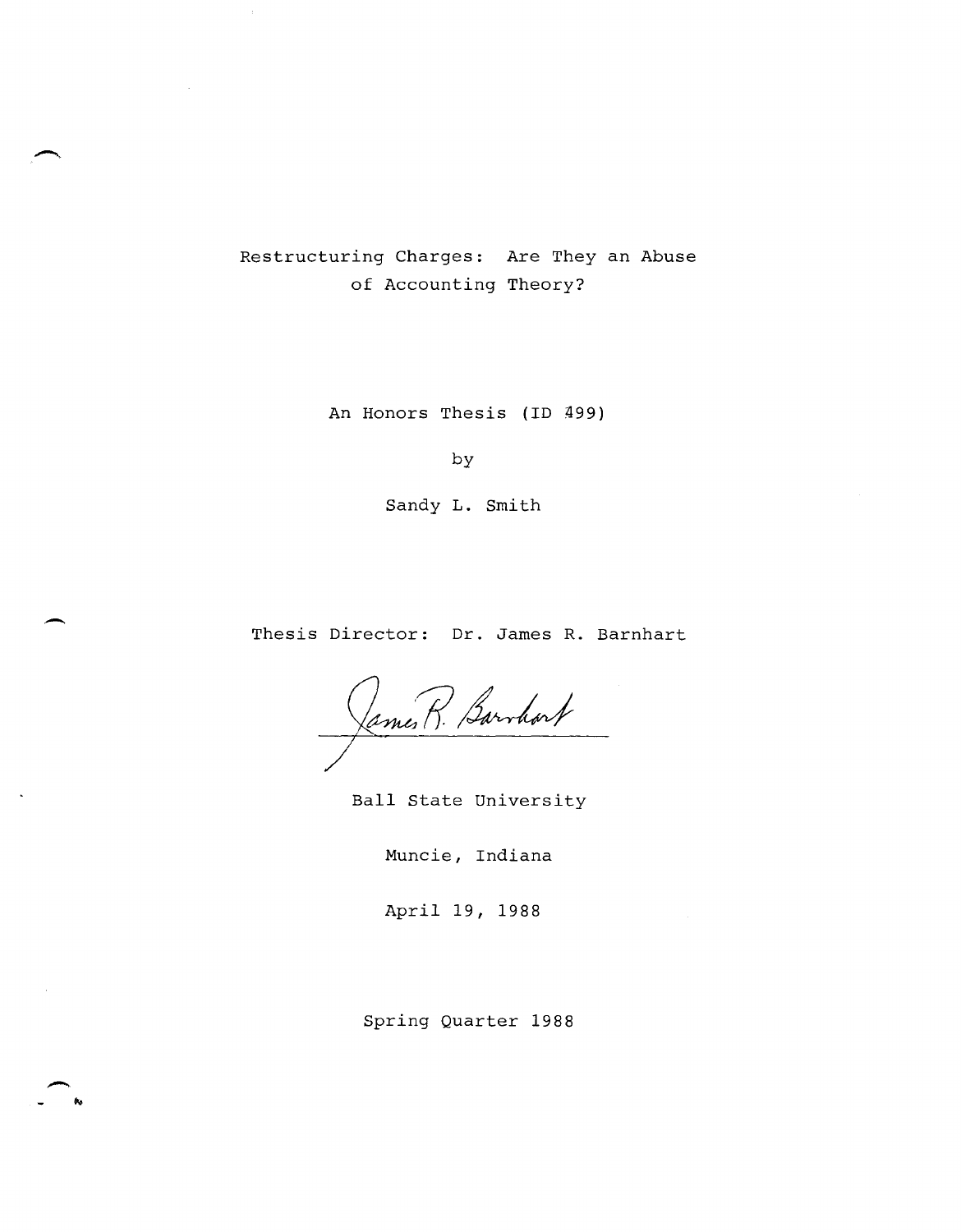

The term "debt restructuring" is not foreign to us. It can be described as a situation where the "creditor for economic or legal reasons related to the debtor's financial difficulty, grants a concession to the debtor that it would not otherwise consider." (1)

Today, approximately two-thirds of the existing debt is "troubled". There are several reasons for this high number. First of all, the economic events of the mid-1970's had a direct impact on society and is still lingering in our economy today. For instance, banks were loaning large amounts of money to foreign countries, and these foreign countries in turn used the money to purchase oil. With less oil revenues, the debt eventually turned sour. Another reason for the high amount of debt restructuring is the dramatic recession that has hit the real estate market in some sections of the country. These reasons, among others, have caused the topic of debt restructuring to become prevalent to debtors, banks, Congress and FASB.

Some controversy has arisen about a specific FASB statement (Statement No. 15, Accounting by Debtors and Creditors for Troubled Debt Restructurings) and the way restructuring is handled. In this paper, I will present the different options under Statement 15 available to those involved with debt restructuring, identify the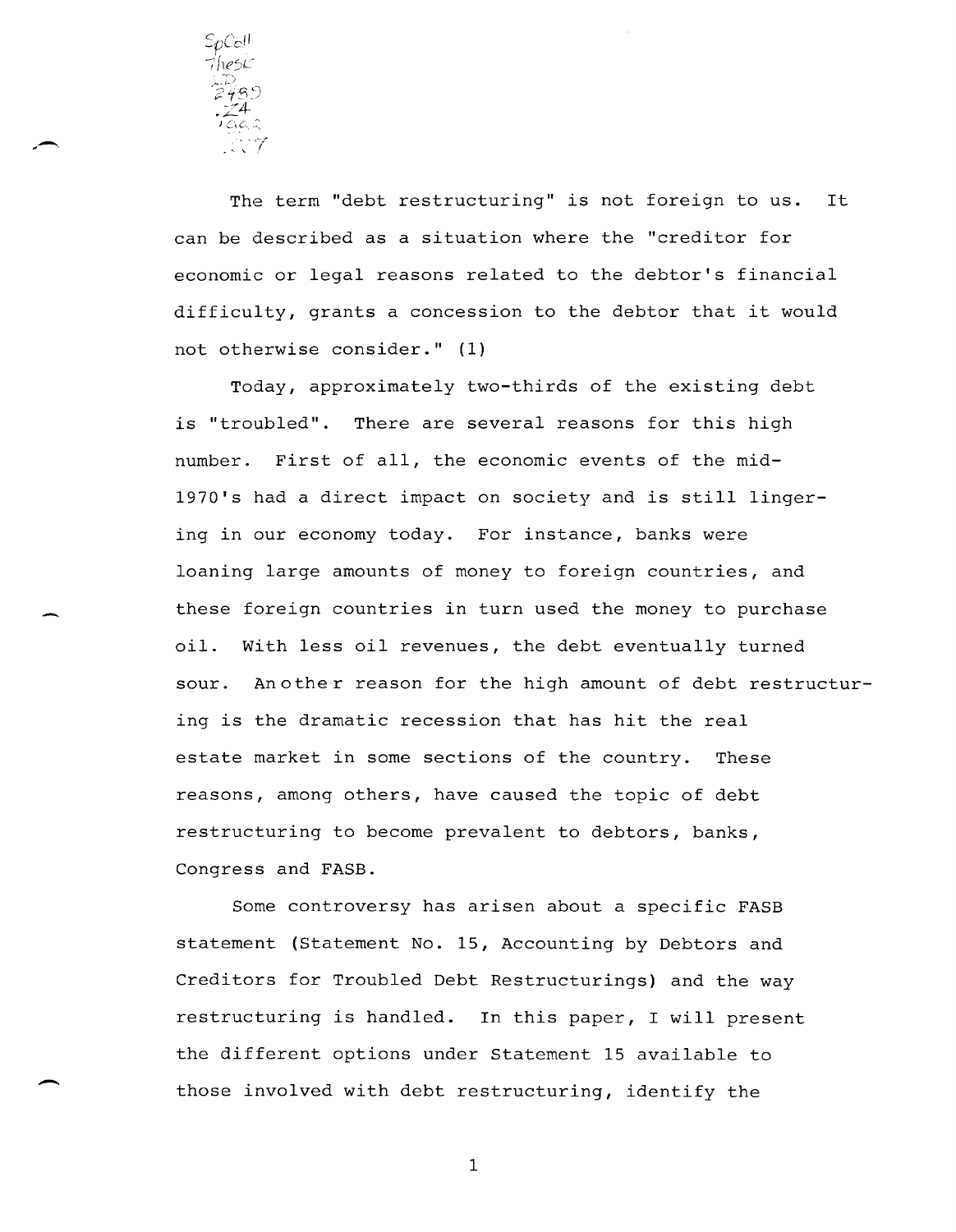problems, recognize some positive features, and draw some conclusions.

#### RESTRUCTURING OPTIONS

If a debtor is in financial difficulty and cannot make his payments, the answer could be to restructure the debt. Three options are available to those involved: Settlement of debt at less than its recorded amount, the continuance of debt with a modification in terms, and in-substance defeasance.

## Settlement of debt at less than carrying amount

-

-

This type of settlement involves either a transfer of noncash assets or a granting of equity interest. In transferring noncash assets (real estate, receivables, or other assets), the assets are accounted for at their fair market value. The debtor first adjusts the assets' value to their fair value and recognizes a gain or loss on disposition. The adjusted basis of the asset is then compared with the debt. This usually results in the debtor's recognizing an extraordinary gain and the creditor's recognizing an ordinary loss. For example, suppose a debtor transfers land with a carrying value of \$60,000 and a fair value of \$70,000 in full settlement of its loan payable of \$90,000. The debtor will write up his assets to fair market value and recognize a gain on disposition of \$10,000 (\$70,000 - \$60,000). The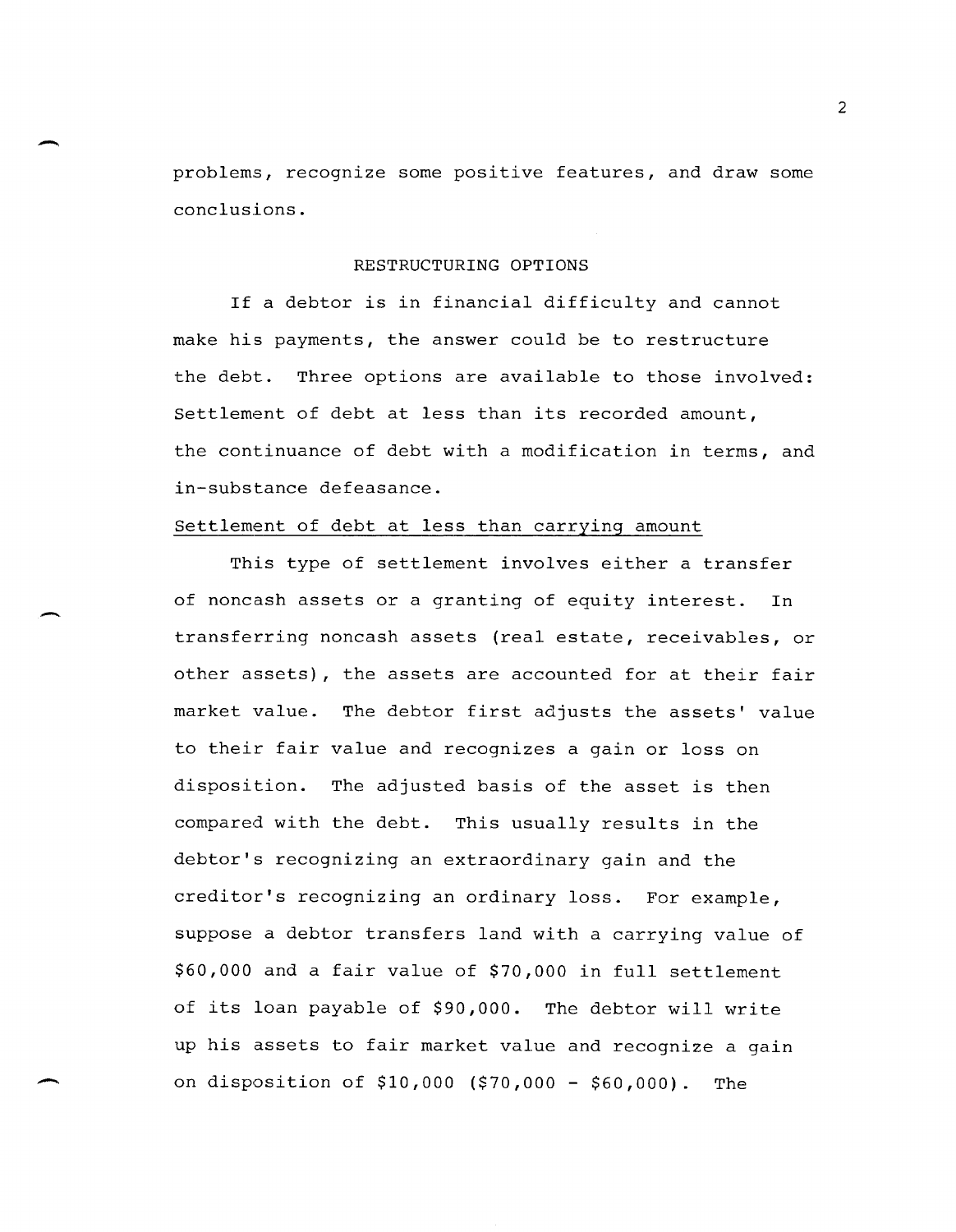excess of the debt over the fair value (\$90,000 - \$70,000) will result in a debtor's extraordinary gain on settlement of \$20,000.

Another way to settle debt is to grant an equity interest. In this instance, stocks can be transferred instead of tangible property. To illustrate this, assume a creditor accepts 200,000 shares of the debtor's common stock (\$5 par) that had a fair market value of \$4,000,000 in full settlement of the \$7,000,000 payable. The debtor would recognize an ordinary gain on restructuring of \$3,000,000 (\$7,000,000 - \$4,000,000). The creditor would recognize a \$3,000,000 loss.

# Continuation of debt with modification of terms

-

This situation could include a reduction of the stated interest rate, an extention of the maturity date, a reduction of the face amount of the debt, or a reduction or deferral of any accrued interest. Gains and losses mayor may not be recognized when modifying terms, depending on the carrying amount of the debt.

When the undiscounted future payments exceed the carrying value of the debt, no gain or loss is recognized and no adjustments are made to values of the payable and receivables. However, a new effective interest rate must be computed.

If the pre-restructure carrying value exceeds total future cash flows, then there is a recognized gain/loss.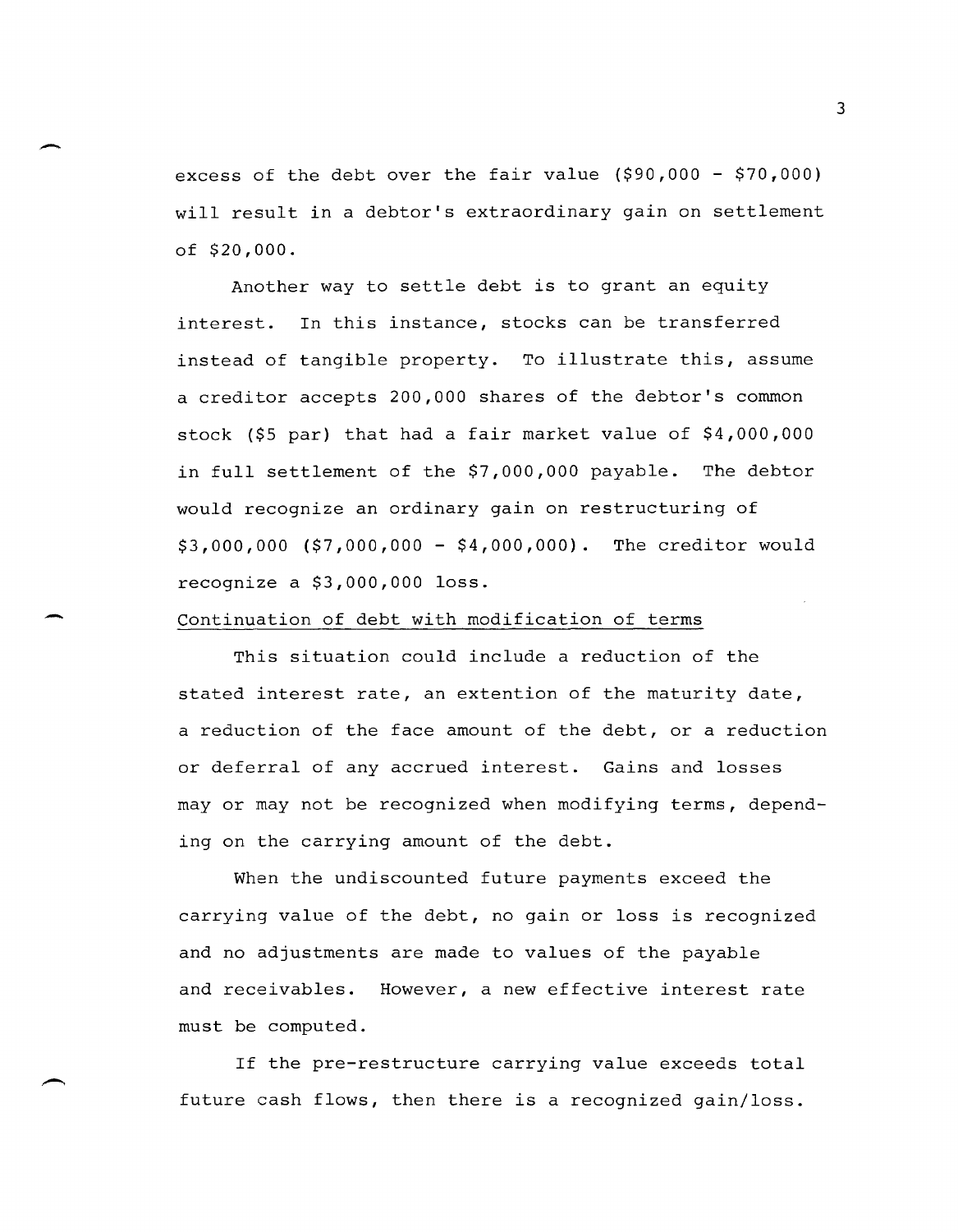For example, assume a debtor owes \$10,500,000. The creditor allows a restructure, and the future cash flow is now \$9,240,000, which leaves a \$1,260,000 deficiency between cash flow and carrying value. The debtor will reduce the carrying amount of the debt and the creditor will reduce the receivable by \$1,260,000. The debtor will recognize an extraordinary gain and the creditor will recognize an ordinary loss.

# In-substance defeasance

-.

-

-

A debt may also be extinguished through an Insubstance defeasance. This takes place when the debtor places cash or risk-free securities in an irrevocable trust that services the interest and principle payments of the payable. Prior to the extinguishment, the securities are revalued to fair market value and a gain or loss is recorded by the debtor. In addition, the difference between the fair value of the securities and the book value of the debt is determined for recognition of a gain or loss. In 1982, for example, Exxon increased its second quarter earnings by approximately \$130 million through a defeasance. (2)

It should be noted that although the debt is considered extenguished after a defeasance, the debtor is still not legally released from being the primary obligor. Disclosure requirements

Along with these options are disclosure obligations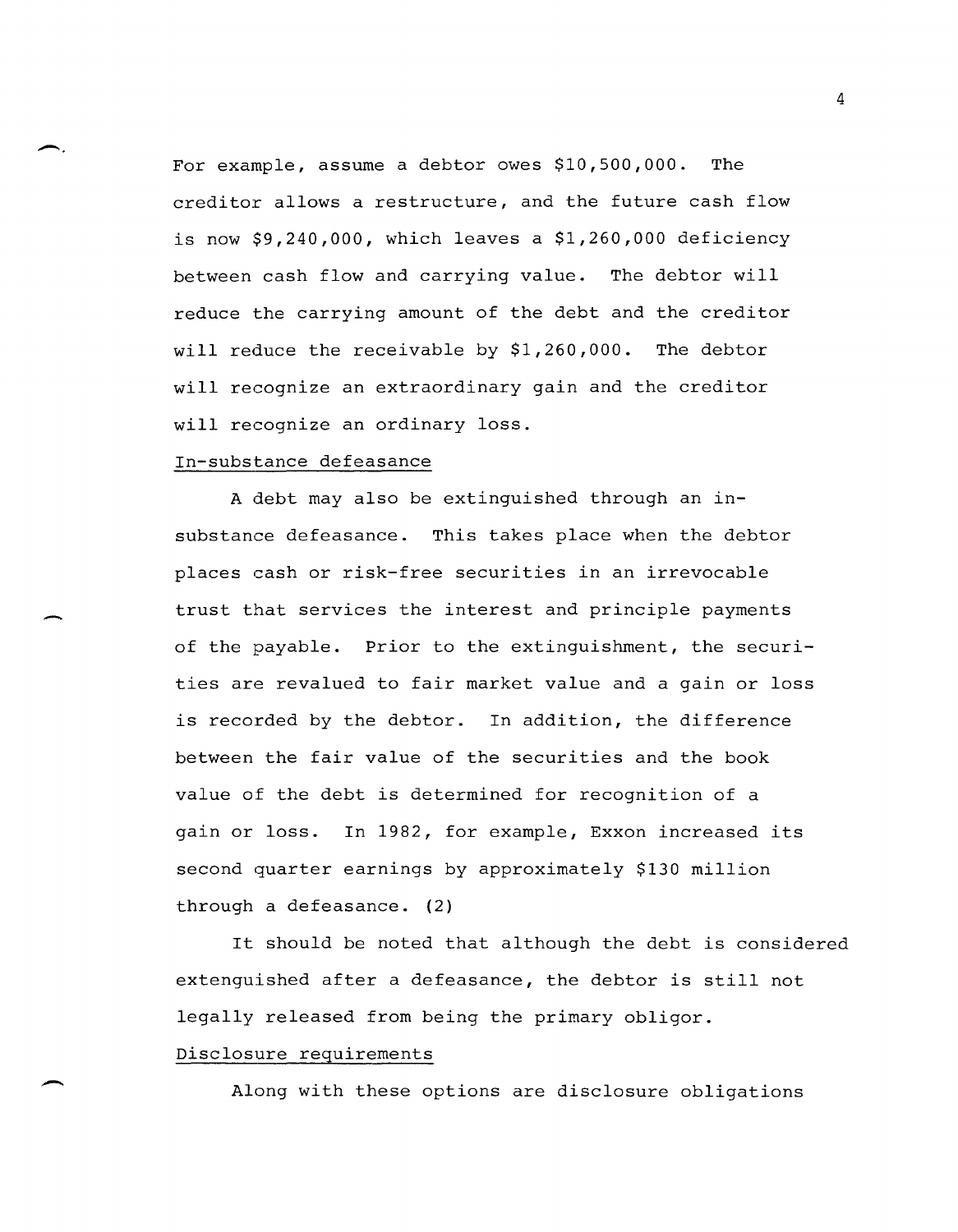of both the debtor and creditor. The debtor must disclose:

- 1) A description of significant changes in terms and the primary features of settlement.
- 2) The gain recognized and its tax consequences.
- 3) The gain/loss recognized on the transfer of assets.
- 4) The per-share amount of the gain recognized and net tax effect.
- 5) The extent to which contingent amounts are included in the carrying amount of the debt.
- 6) The amounts that are contingently payable and the conditions that would require payment of the contingent amounts.

The creditor is obligated to disclose:

- 1) The recorded investment.
- 2) The interest income that would have been earned without the restructuring.
- 3) The income that was earned.
- 4) The amount of additional funds to be loaned to the debtor. (3)

## THE PROBLEMS

Because of the large amount of restructured debt today, certain rules and guidelines have been forced into the limelight and subjected to a great deal of scrutiny. As a result, four major problems have been identified. Allowable mark-up of debtor's assets

In a forgiveness of debt, a debtor who is in financial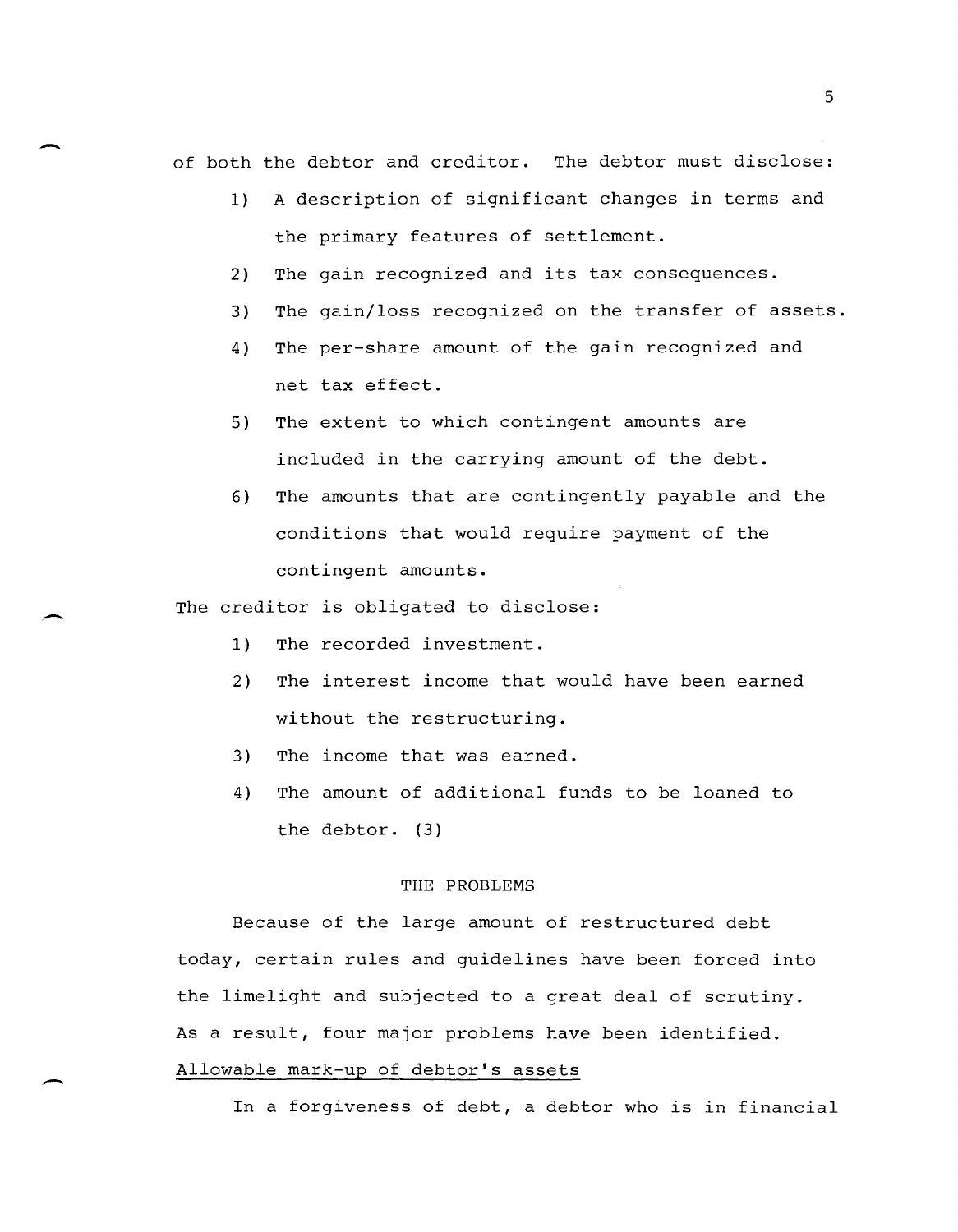difficulty is allowed to mark the assets up to fair market value and recognize a gain. Furthermore, another gain can be recognized to the extent of the excess of the liability over the fair value of the asset. For a troubled debt firm to show such (nonoperating) gains, it is likely to lead to a misimpression by the readers of the firm's financial statements. A statement user could see the gains and be unaware of the financial difficulty the company is in.

### Creditor's disclosure

-

-

-

It seems that in FASB Statement No. 15 the lender (for instance, a bank) is well-favored to the point of possible distortion of their financial statements. According to Statement No. 15, a lender can modify terms of a debt restructure many different ways and still not recognize a loss, and is not required to classify the debt as troubled.

Lenders must only "disclose aspects of debt restructuring by major categories for outstanding debts whose terms had been modified in either the body of the financial statements or subsequent notes." (4) Banks, in particular, are affected by these rulings. They may engage in a great deal of debt restructuring without recognizing substantial losses. This could be deceiving. To the public, a bank could appear strong, yet losses and high risks lie behind the disguise. These FASB rulings even encourage the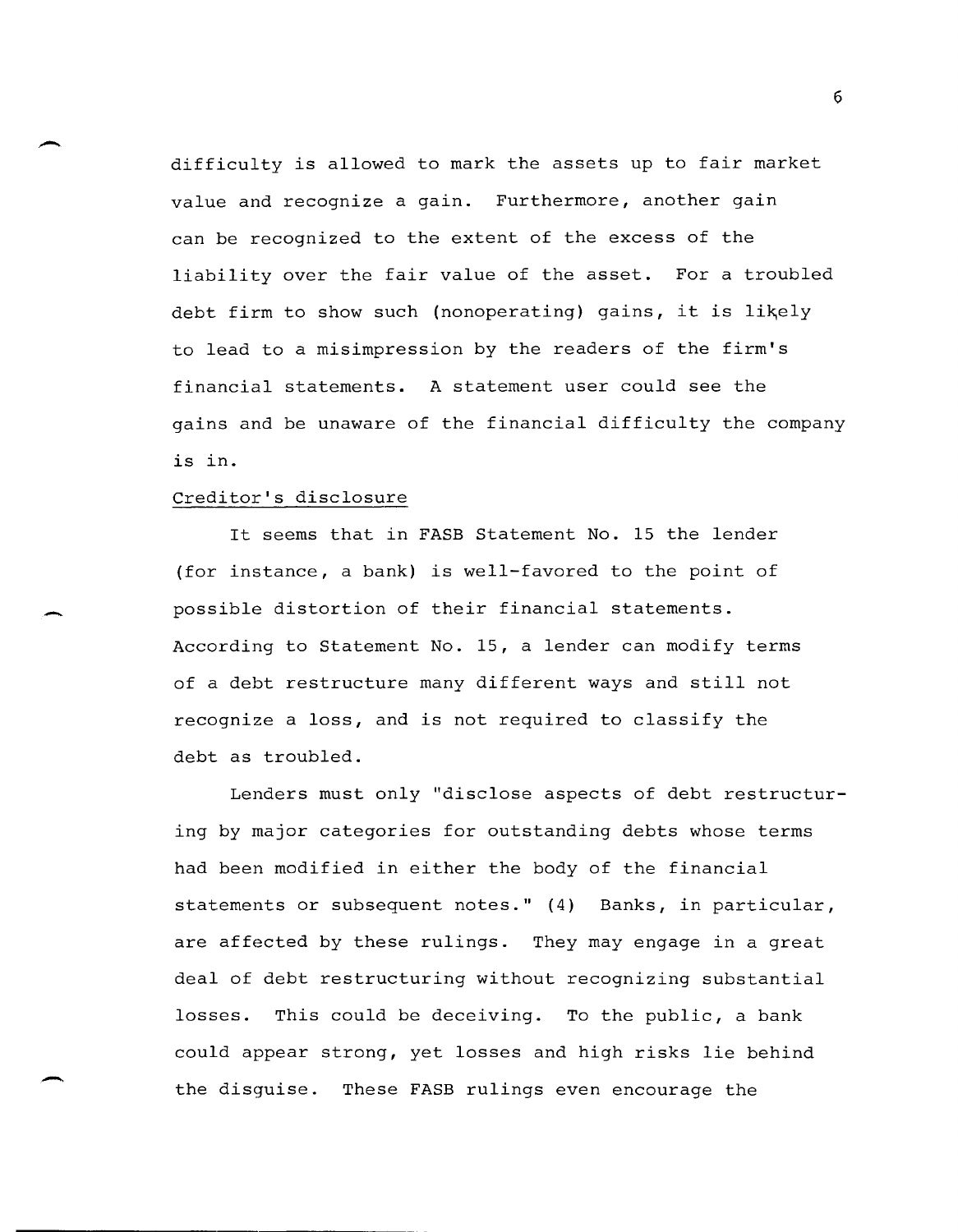banking industry to accept greater credit risks to cope with current economic conditions.

#### Calculation of post-modification future payments

 $\overline{\phantom{0}}$ 

The use of "current value" accounting for calculating cash flows is viewed as a serious inconsistency in accounting theory. What current value is, and what FASB supports, is computing the future payments by using today's values, and not discounting them. The alternate method is to calculate the payments by applying the time value of money. In the following example, assume the original debt was a principle of \$1,000, with an annual interest rate of 10% and a maturity date of 5 years from the restructure date. The restructure agreement reduces the annual interest payments from \$100 to \$60 and reduces the principle from \$1,000 to \$600.

|                                                                      | FASB<br>Viewpoint | Conceptual<br>Viewpoint |        |  |
|----------------------------------------------------------------------|-------------------|-------------------------|--------|--|
| Carrying amount of debt<br>Total cash payments after<br>restructure: | \$1000            |                         | \$1000 |  |
| $(60 \times 5) + 600$<br>Present value of cash                       | 900               |                         |        |  |
| payments after restructure:                                          |                   |                         |        |  |
| Principal: 600 x .40188                                              |                   | 241                     |        |  |
| Interest: 60 x 2.99061                                               |                   | 179                     | 420    |  |
| Gain (loss) by creditor                                              |                   |                         | \$580  |  |

In this illustration, FASB supports the recognition of \$100 loss, yet in considering the time value of money, the company will actually incur a \$580 loss. This treatment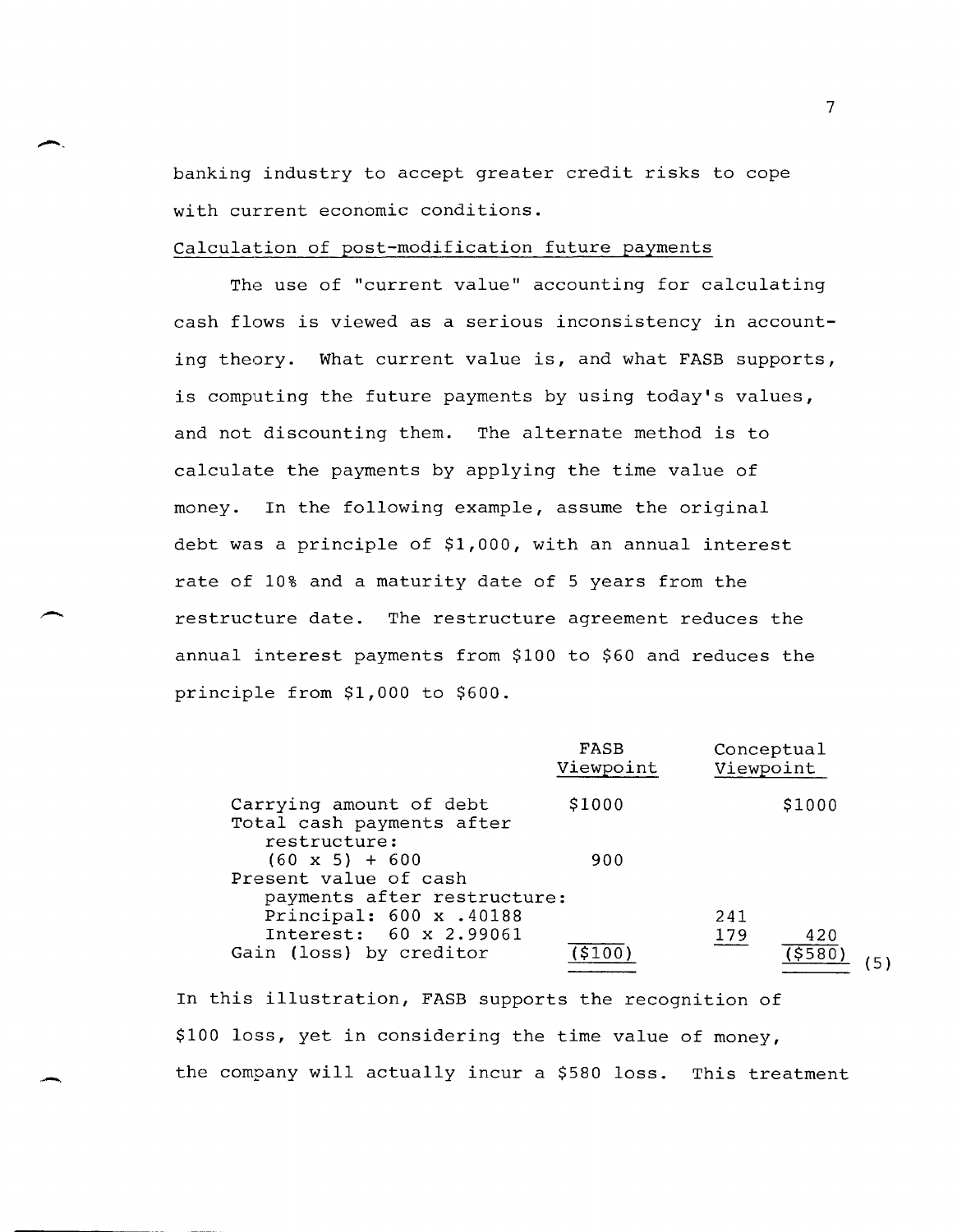is clearly a violation of the theories of neutrality and conservatism. In addition, this loss is not required to be disclosed. In consideration of these two factors, the amounts that most adequately reflect the current period's business is distorted. It could be nearly impossible for a user of financial statements to determine the effects of the troubled debt.

#### In-substance defeasance contingencies

When a firm elects to extinguish its debt through in-substance defeasance, the debt is reported on its books as being refunded and legally satisfied. However, an unreported contingency still exists for the debtor. There are many stipulations within an in-substance defeasance contract. If the debtor should violate any of these stipulations, it may be required to payoff the debt immediately, before the assumed due date. Consequently, the trust would not have accumulated emough interest to pay the full debt, and once again a contingency would be present. (6) The contingency of this possible occurrance is not required to be a disclosure in the debtor's financial statements. This could misinform the users of these financial statements.

#### CONCLUSIONS

At the center of the deficiencies in debt restructuring methods lies one question: Are they an abuse of accounting theory? The methods themselves are not flying in the face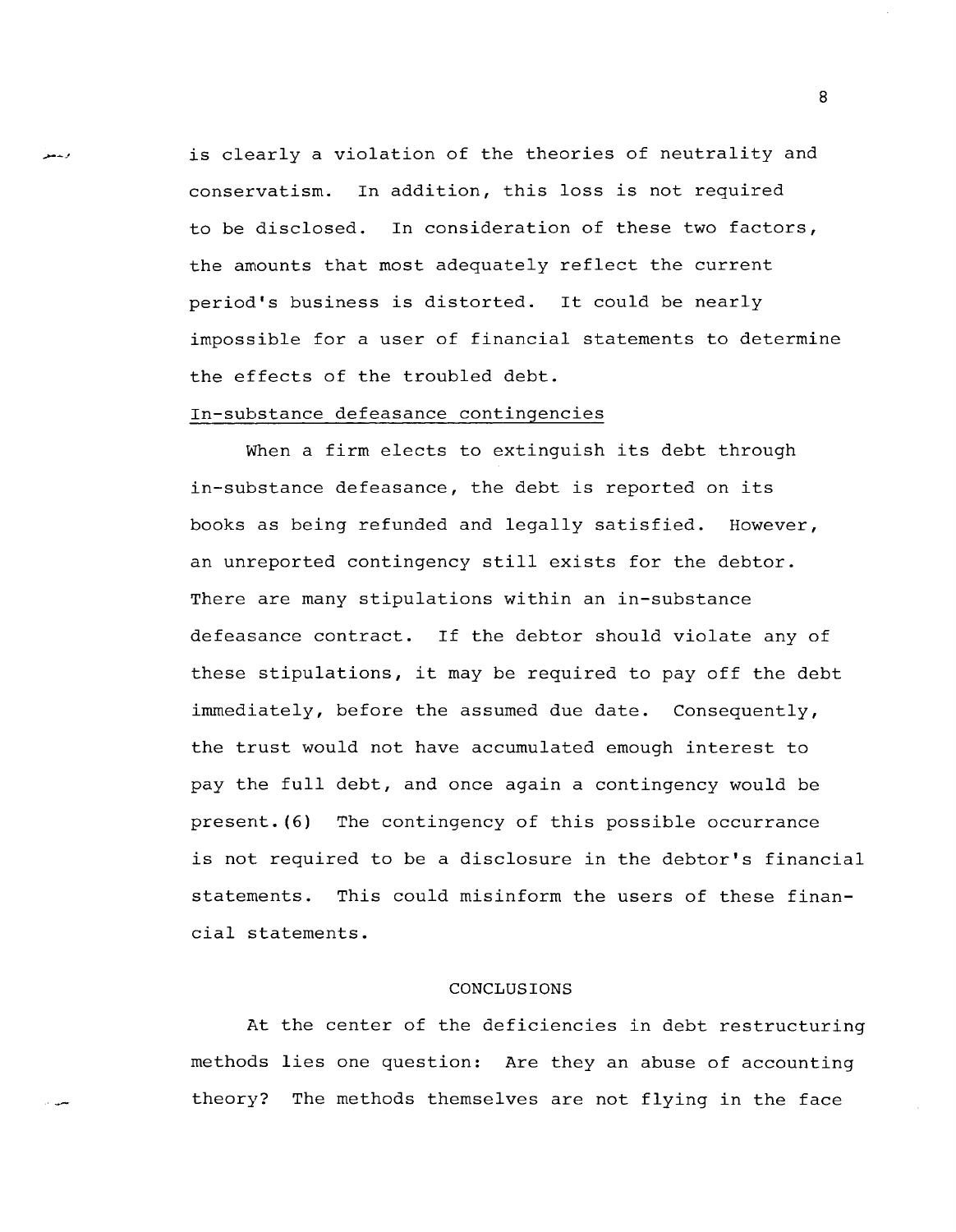of theory. The issue is how these methods are handled. Presently, little disclosure is required in the debtor's and creditor's financial statements concerning important details of debt restructuring. This causes misinformation to be passed to the users of the financial statements of all parties involved. To remedy this problem and clear up the inconsistencies with accounting theory, disclosures should be more comprehensive. This would entail explanations of asset markups, in-depth descriptions of the terms accepted, and all contingencies associated with the restructuring. If these steps were taken, many of the misinformations would be eliminated.

# The brighter side of restructuring

-.

-

Despite the negative effects of debt restructuring, one must not overlook the advantages either. Restructuring allows a debtor experiencing financial trouble to be relieved of some burden, and make an honest attempt at regaining financial strength. The creditor is allowed to recover a portion of the debt owed to it, instead of nothing at all. Restructuring allows all parties involved to make the best out of what is available. This is the core principle behind debt restructuring and continues to justify its increased usage to this day.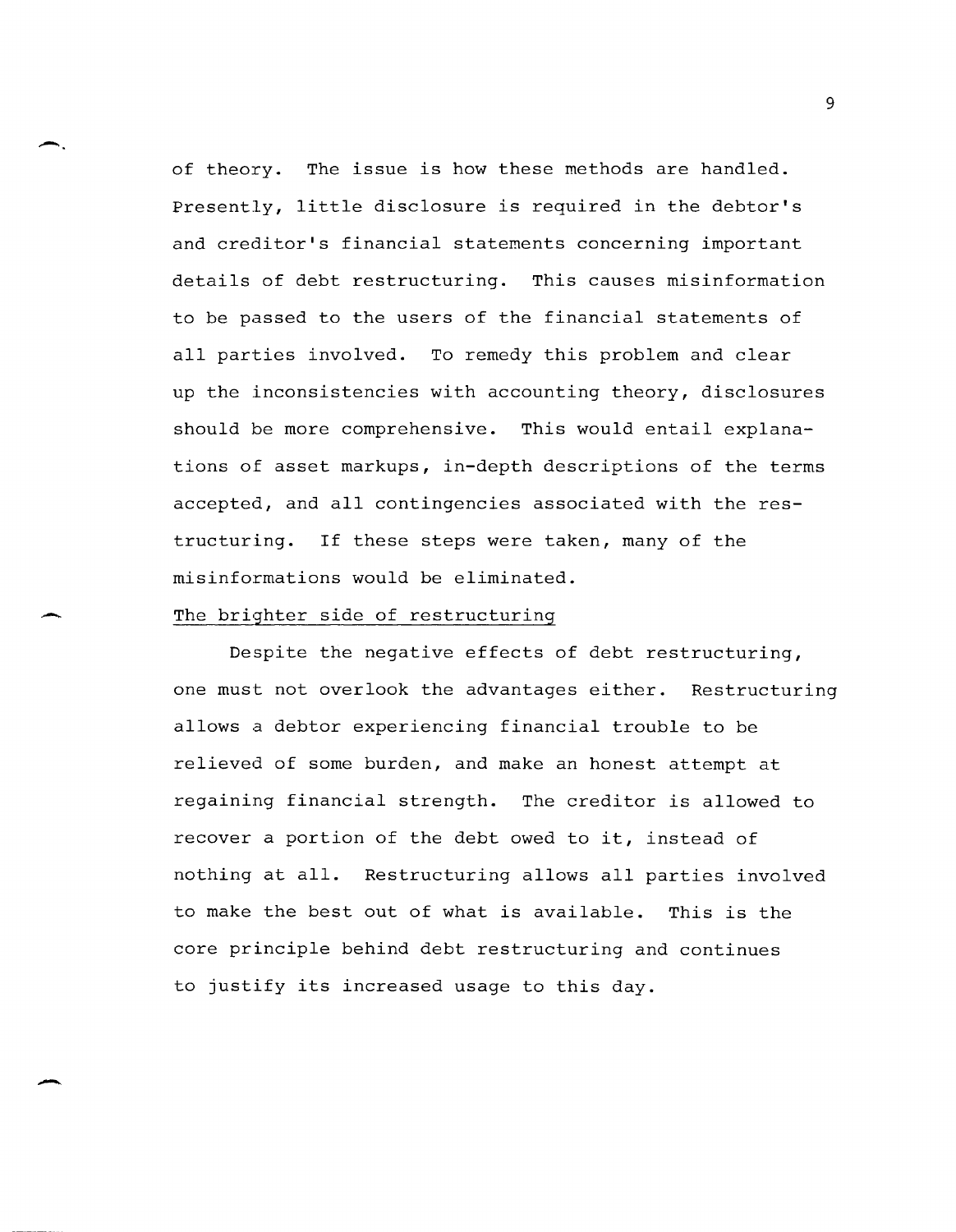#### ENDNOTES

1. Ratcliffe, Thomas A. and D. D. Baiborn. "Accounting for Troubled Debt Restructurings." Financial Executive, March 1981, pp. 20-23.

2. "In-Substance Defeasance Accounting," The CPA Journal, 53 (April 1983), 87.

3. Johnson, Roger. "Accounting for the Restructuring of Troubled Real Estate Debt." Real Estate Review, 14 (Winter 1985), pp. 90-94.

4. "Special Accounting Treatment Is Neither Dream nor Joke." Savings and Loan News, 103 (July 1982), pp. 29-31.

5. Welsch, Newman, and Zlatkovich. "Extinguishment of Debt." Intermediate Accounting, pp. 1025.

-

-

6. "In-Substance Defeasance Accounting." pp. 86-87.